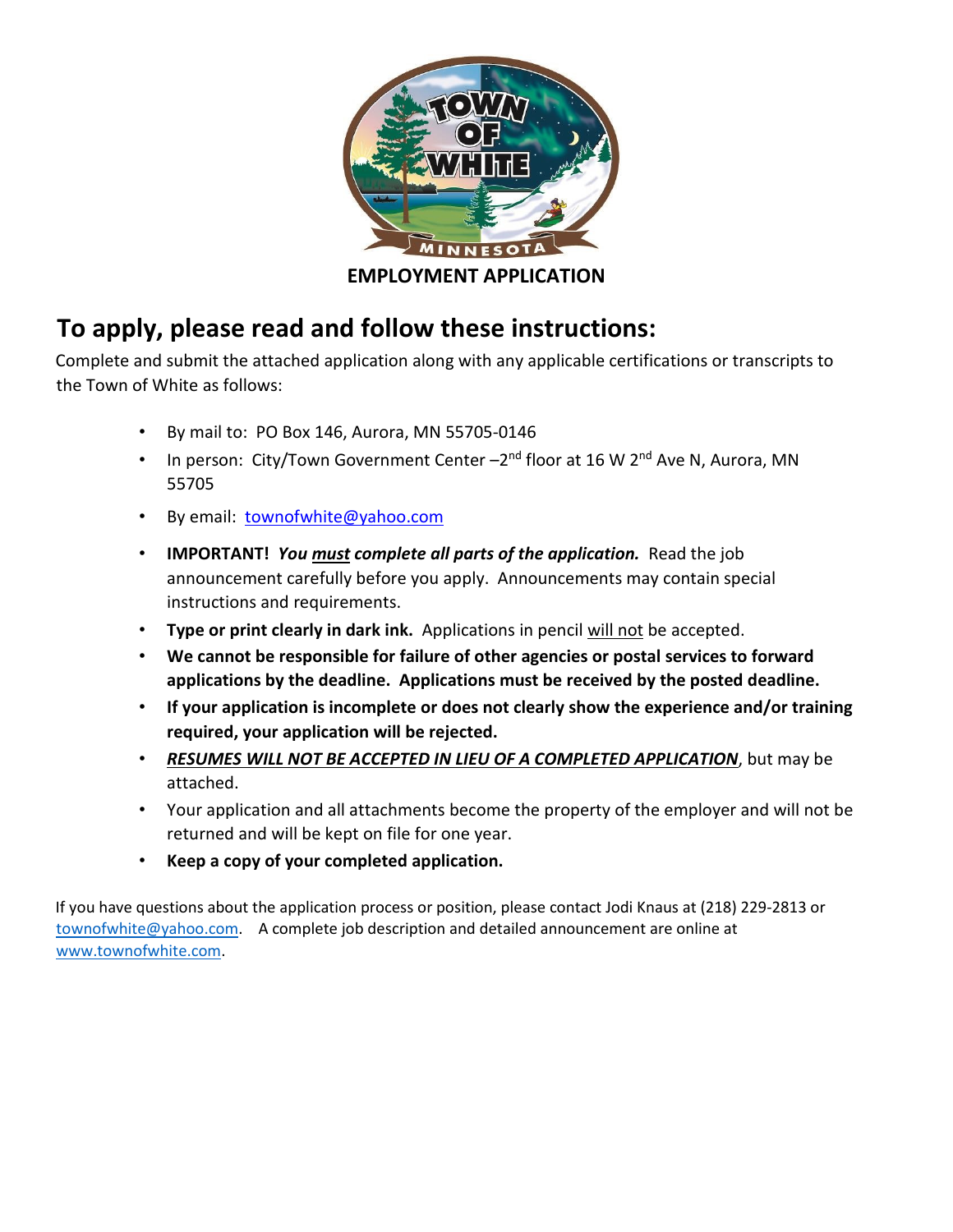We welcome you as an applicant for employment with the Town of White. It is the Town of White's policy to provide equal opportunity in employment, and to prohibit discrimination on the basis of race, color, creed, age, religion, national origin, marital status, disability, sex, sexual orientation, familial status, status with regard to public assistance, local human rights commission activity or any other basis protected by law. This policy applies to all employment at the Town of White.

Please furnish complete information, so we may accurately and completely assess your qualifications. Your opportunity for employment may be reduced if your application is incomplete. We encourage you to attach any additional information which you believe qualifies you for the position. Any materials submitted in support of an application are not normally returned. Applications must be received by the application deadline. **LATE APPLICATIONS WILL NOT BE ACCEPTED. Please refer to the Applicant Data Practices Advisory for information regarding what is considered public and private information as an applicant, and if you are selected for the position, as an employee.** 

**The Town of White accommodates qualified persons with disabilities in all aspects of employment, including the application process. If you believe you need a reasonable accommodation to complete the application process, please contact Jodi Knaus at (218) 229-2813 or townofwhite@yahoo.com.** 

#### **PLEASE** *PRINT IN INK* **OR** *TYPE*

| Position for which you are applying for:                                                                                                                                                                                                                                                       | Date available to work:   |                             |                           |                 |
|------------------------------------------------------------------------------------------------------------------------------------------------------------------------------------------------------------------------------------------------------------------------------------------------|---------------------------|-----------------------------|---------------------------|-----------------|
| Are you interest in:                                                                                                                                                                                                                                                                           |                           |                             |                           |                 |
|                                                                                                                                                                                                                                                                                                |                           | <b>Personal Information</b> |                           |                 |
| <b>Last Name</b>                                                                                                                                                                                                                                                                               | <b>First Name</b>         |                             | <b>Middle Name</b>        |                 |
|                                                                                                                                                                                                                                                                                                |                           |                             |                           |                 |
| <b>Address:</b>                                                                                                                                                                                                                                                                                |                           | City/State                  |                           | <b>Zip Code</b> |
|                                                                                                                                                                                                                                                                                                |                           |                             |                           |                 |
| <b>Phone Number</b>                                                                                                                                                                                                                                                                            | <b>Alternate Phone #1</b> |                             | <b>Alternate Phone #2</b> |                 |
|                                                                                                                                                                                                                                                                                                |                           |                             |                           |                 |
| E-mail address (if applicable)                                                                                                                                                                                                                                                                 |                           |                             |                           |                 |
|                                                                                                                                                                                                                                                                                                |                           | <b>General Information</b>  |                           |                 |
| Are you 18 years of age or older? Yes ________ NO ______<br>Are you legally eligible to work in the United States in the position for which you are applying? Yes No<br>(If hired, you will be required to provide proof of citizenship or work eligibility will be required as a condition of |                           |                             |                           |                 |
| employment.) Will your continued employment require employer sponsorship? Yes ______ No ______                                                                                                                                                                                                 |                           |                             |                           |                 |
| Have you been previously employed by the Town of White? Yes ______ No _____ If yes, position(s) held and when:                                                                                                                                                                                 |                           |                             |                           |                 |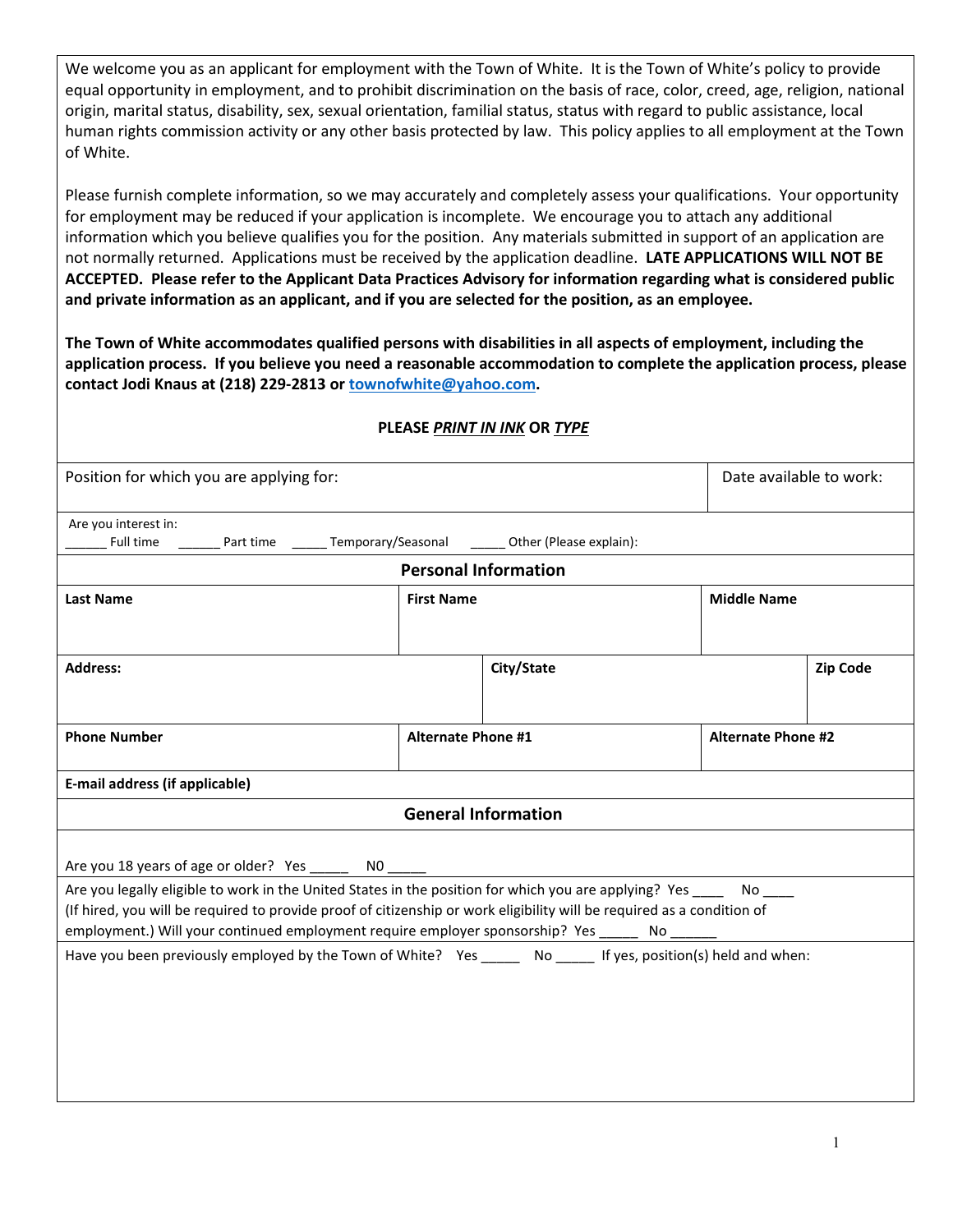### **Educational Information**

Circle the highest grade completed:

1 2 3 4 5 6 7 8 9 10 11 12 or GED 13 14 15 16 MA MS PHD JD

Grade School **Figh School** High School College/Technical Graduate

| <b>Education Detail:</b>                                                                                                                                                                             |                                                                                                                           |                                                                                                                                         |  |
|------------------------------------------------------------------------------------------------------------------------------------------------------------------------------------------------------|---------------------------------------------------------------------------------------------------------------------------|-----------------------------------------------------------------------------------------------------------------------------------------|--|
| Name and address of college, university,<br>technical, vocational, or business schools:                                                                                                              | Course of Study                                                                                                           | Degree, Diploma or Certificate<br>received                                                                                              |  |
|                                                                                                                                                                                                      |                                                                                                                           |                                                                                                                                         |  |
|                                                                                                                                                                                                      |                                                                                                                           |                                                                                                                                         |  |
|                                                                                                                                                                                                      |                                                                                                                           |                                                                                                                                         |  |
| position:                                                                                                                                                                                            |                                                                                                                           | List any other certificates, awards, courses, seminars, workshops or training you have that may provide you with skills related to this |  |
|                                                                                                                                                                                                      |                                                                                                                           |                                                                                                                                         |  |
|                                                                                                                                                                                                      |                                                                                                                           |                                                                                                                                         |  |
|                                                                                                                                                                                                      |                                                                                                                           |                                                                                                                                         |  |
| Military: Do you wish to apply for Veteran's Preference points? Nes<br>If you answered "yes", you must complete the enclosed application for Veteran's Preference points, and submit the application |                                                                                                                           | No                                                                                                                                      |  |
| and required documentation to the Town of White by the application deadline of the position for which you applying.<br><b>Branch of Service:</b>                                                     | Length of Active Duty:                                                                                                    | Rank at Discharge:                                                                                                                      |  |
| Describe your duties and any special training:                                                                                                                                                       |                                                                                                                           |                                                                                                                                         |  |
|                                                                                                                                                                                                      |                                                                                                                           |                                                                                                                                         |  |
|                                                                                                                                                                                                      |                                                                                                                           |                                                                                                                                         |  |
|                                                                                                                                                                                                      |                                                                                                                           |                                                                                                                                         |  |
| Licenses:                                                                                                                                                                                            |                                                                                                                           |                                                                                                                                         |  |
| Do you have a valid Driver's License?                                                                                                                                                                |                                                                                                                           |                                                                                                                                         |  |
| If yes, list the State it is from and expiration date:                                                                                                                                               |                                                                                                                           |                                                                                                                                         |  |
|                                                                                                                                                                                                      | If relevant, list other current registrations, licenses or certifications you possess which are related to this position: |                                                                                                                                         |  |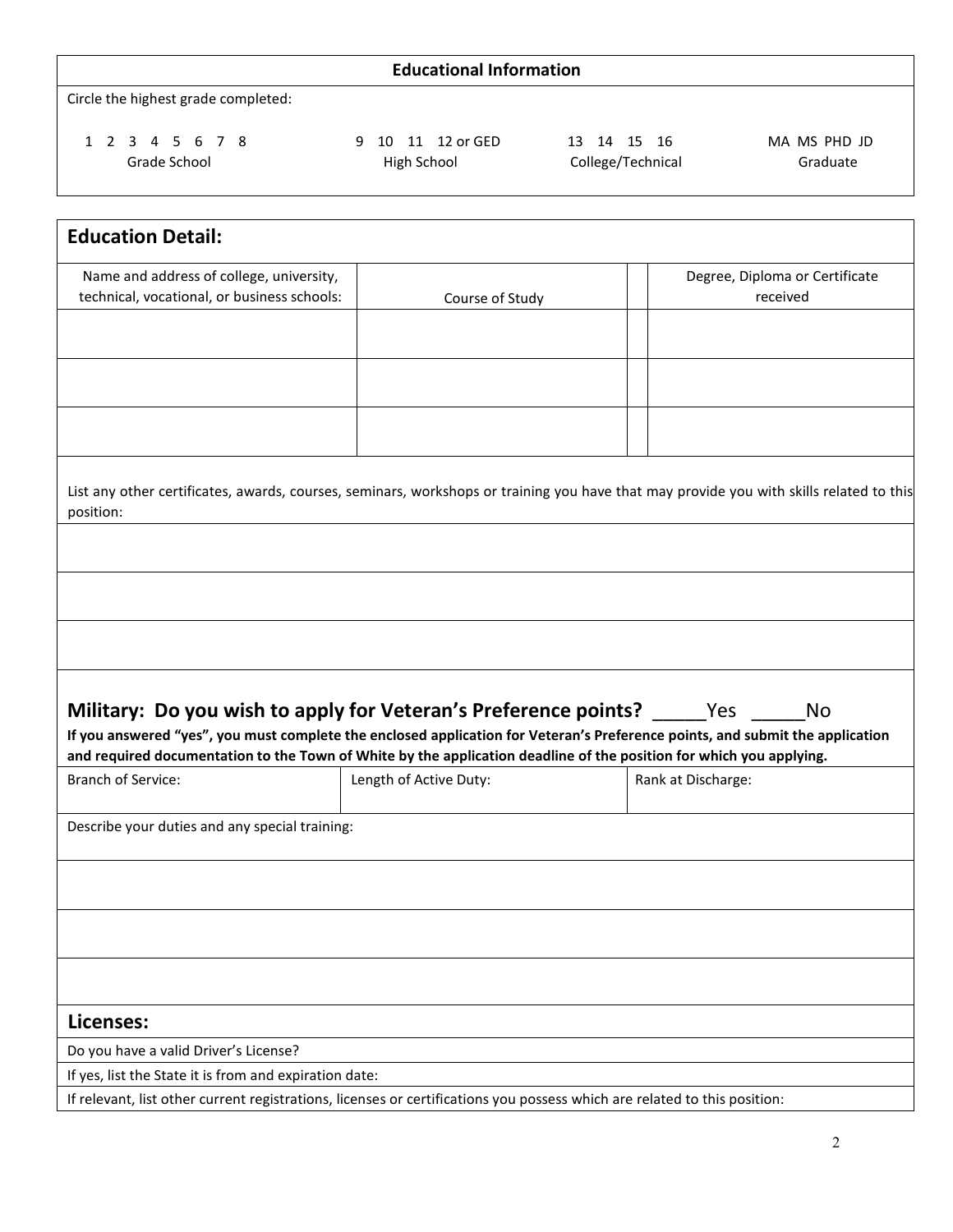### **Employment History:**

Please give accurate, complete employment information of the last ten years. List your present or most recent employer FIRST. **DO NOT USE "SEE RESUME" or SIMILAR.** Attach additional sheets, if needed.

| Employer:                        | Phone: | Dates Employed (M/YR)  |                     |  |  |
|----------------------------------|--------|------------------------|---------------------|--|--|
| Address:                         |        | From:                  | To:                 |  |  |
| City/State/Zip                   |        | Total (Years/Months):  |                     |  |  |
| Supervisor's Name & Title:       |        | Hours worked per week: |                     |  |  |
| Your Job Title:                  |        | Reason for Leaving:    |                     |  |  |
| <b>Primary Responsibilities:</b> |        | May we contact?        |                     |  |  |
|                                  |        | If no, explain:        |                     |  |  |
|                                  |        |                        |                     |  |  |
|                                  |        |                        |                     |  |  |
| Employer:                        | Phone: | Dates Employed (M/YR)  |                     |  |  |
| Address:                         |        | From:                  | To:                 |  |  |
| City/State/Zip                   |        | Total (Years/Months):  |                     |  |  |
| Supervisor's Name & Title:       |        | Hours worked per week: |                     |  |  |
| Your Job Title:                  |        |                        | Reason for Leaving: |  |  |
| Primary Responsibilities:        |        | May we contact?        |                     |  |  |
|                                  |        | If no, explain:        |                     |  |  |
|                                  |        |                        |                     |  |  |
|                                  |        |                        |                     |  |  |
| Employer:                        | Phone: | Dates Employed (M/YR)  |                     |  |  |
| Address:                         |        | From:                  | To:                 |  |  |
| City/State/Zip                   |        | Total (Years/Months):  |                     |  |  |
| Supervisor's Name & Title:       |        | Hours worked per week: |                     |  |  |
| Your Job Title:                  |        | Reason for Leaving:    |                     |  |  |
| <b>Primary Responsibilities:</b> |        | May we contact?        |                     |  |  |
|                                  |        | In no, explain:        |                     |  |  |
|                                  |        |                        |                     |  |  |
|                                  |        |                        |                     |  |  |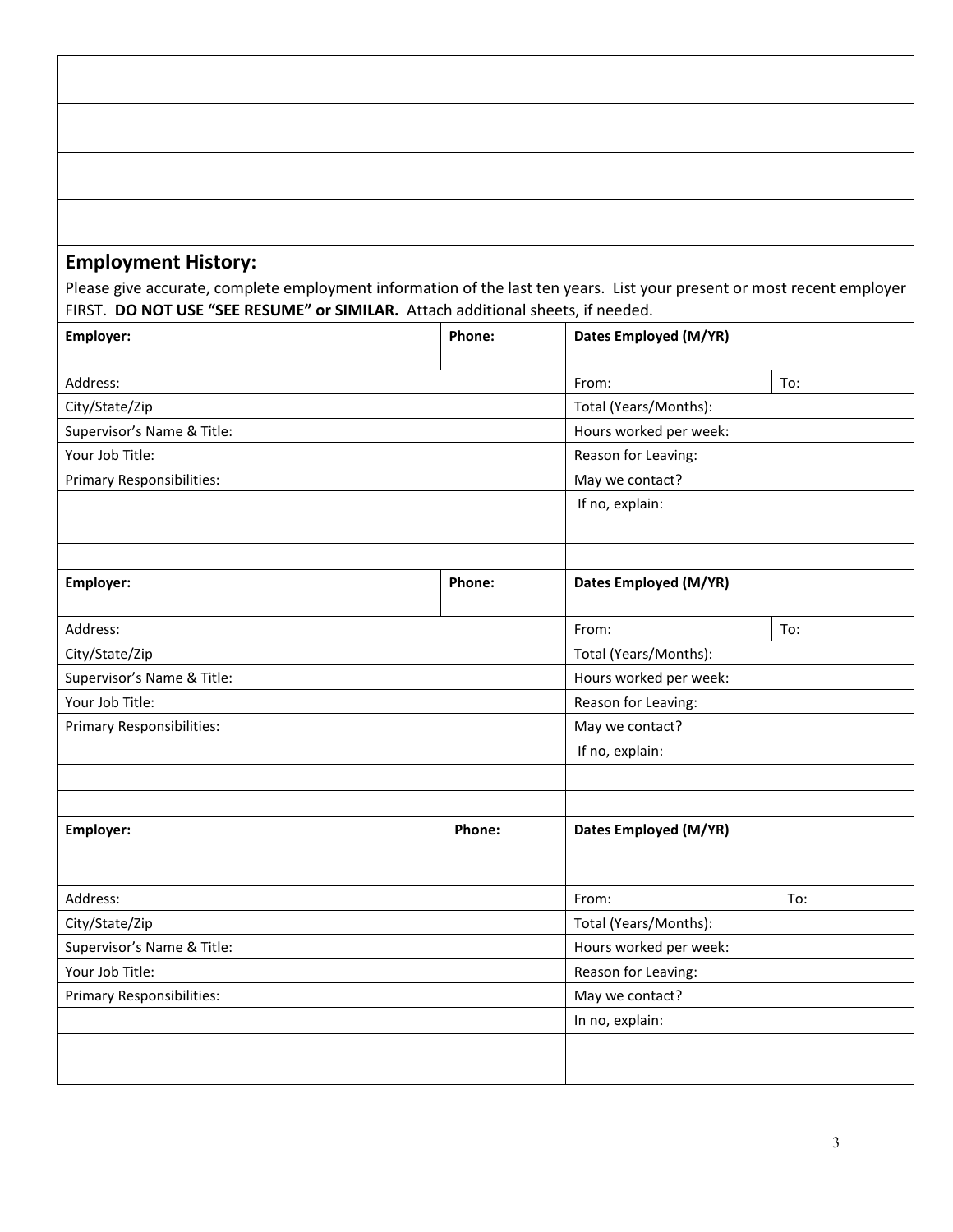| Summary:                | Briefly summarize why you think you should be selected for this job:                                         |            |                                                       |
|-------------------------|--------------------------------------------------------------------------------------------------------------|------------|-------------------------------------------------------|
|                         |                                                                                                              |            |                                                       |
|                         |                                                                                                              |            |                                                       |
|                         |                                                                                                              |            |                                                       |
|                         |                                                                                                              |            |                                                       |
|                         |                                                                                                              |            |                                                       |
|                         |                                                                                                              |            |                                                       |
|                         |                                                                                                              |            |                                                       |
|                         |                                                                                                              |            |                                                       |
|                         |                                                                                                              |            |                                                       |
|                         |                                                                                                              |            |                                                       |
|                         |                                                                                                              |            |                                                       |
|                         |                                                                                                              |            |                                                       |
|                         |                                                                                                              |            |                                                       |
|                         |                                                                                                              |            |                                                       |
|                         |                                                                                                              |            |                                                       |
|                         |                                                                                                              |            |                                                       |
|                         |                                                                                                              |            |                                                       |
|                         | References: Please list 3 supervisory references (not relatives) that you have worked for and who can attest |            |                                                       |
| to your work qualities. |                                                                                                              |            |                                                       |
| Name                    | Relationship to You                                                                                          | Occupation | <b>Telephone Number and</b><br>e-mail (if applicable) |
|                         |                                                                                                              |            |                                                       |
|                         |                                                                                                              |            |                                                       |
|                         |                                                                                                              |            |                                                       |
|                         |                                                                                                              |            |                                                       |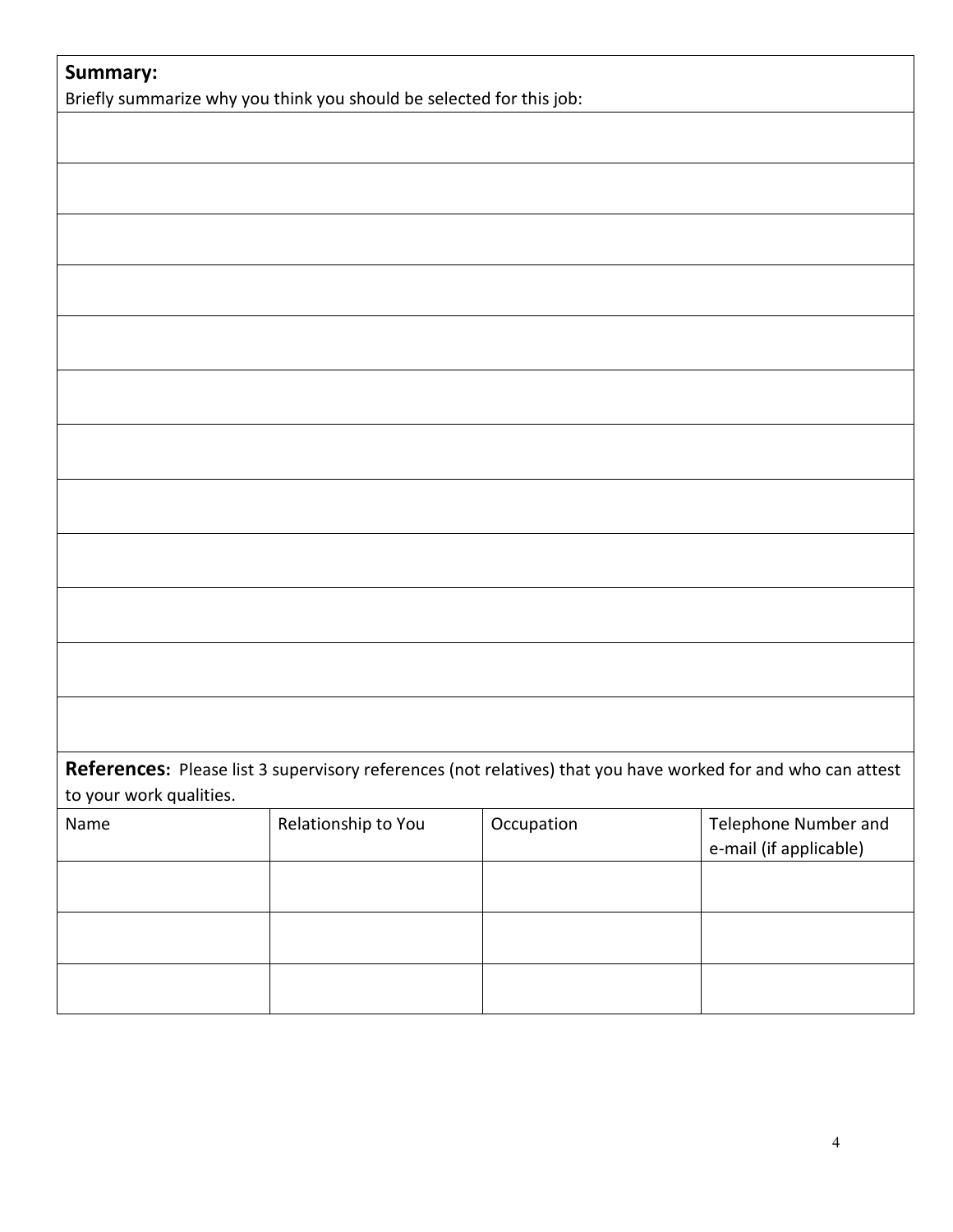## **Driver's License Checks and Criminal History Background Checks**

The Town of White conducts driver's license checks and criminal history background checks on all regular fulltime employees, part-time employees, and volunteer firefighters. Each applicant who successfully passes the oral interview of the recruitment selection process will be asked to complete authorization forms to authorize the Town of White to conduct driving records and criminal record background checks.

For criminal history background checks, the township will look at the type of conviction and whether it is directly related to the job for which you are applying. Applicants for positions involving the care, contact and/or supervision of children may also be required to be fingerprinted and/or complete an authorization for Child protection Worker Act (Minnesota Statutes 299C.61). Generally, this includes child abuse crimes, murder, manslaughter, felony level assault or any assault crime committed against a minor, kidnapping, arson, criminal sexual conduct, and prostitution-related crimes.

Before any applicant is rejected on the basis of criminal conviction, he or she will be notified in writing and will be given any rights afforded by Minnesota Statutes Chapter 364. This includes the right to show evidence of rehabilitation.

### **Applicant Data Practices Advisory**

The Minnesota Data Practices Act (Minnesota Statutes 13.01 – 13.90) includes two sections affecting applicants seeking employment with the Town of White. First, under "Rights of Subjects of Data" (Minn. Stat. §13.04), when an applicant is asked to provide information about him/herself, the Town must advise you of: the purpose and intended use of the data; whether you may refuse or are legally required to supply the requested data; any known consequences arising from your supplying or refusing to supply the data; and the identity of other persons or organizations authorized by State or Federal law to receive the data you provide. Second, under "Personnel Data" (Minn. Stat. §13.43) the following data on you as an applicant for employment by a public agency is automatically public: Veteran's Status, Job History, Education and Training, Relevant Test Scores, Rank on our Eligibility List, and Work Availability.

With the exception of the optional data requested, consider this advisory your notice, the data you provide to the Town of White is needed to identify you as an applicant and to assess your qualifications for employment with the Township. If you wish to be considered for employment, you are required to provide the information requested during the application process. Refusal to supply requested information may mean your application will not be considered. The optional data is used in summary form by the Town to meet federal, state and local reporting requirements.

The following information you are asked to provide in the employment application process is considered private until you are certified as eligible for appointment to a position or are considered by the Town of White to be a finalist for a position (which is public employment):

- Name
- Employee Identification Number (not your social security number)
- Actual gross salary, contract fees, salary range, and actual gross pension
- Value and nature of employer paid benefits
- The basis for and the amount of any added remuneration, including expense reimbursement, in addition to your salary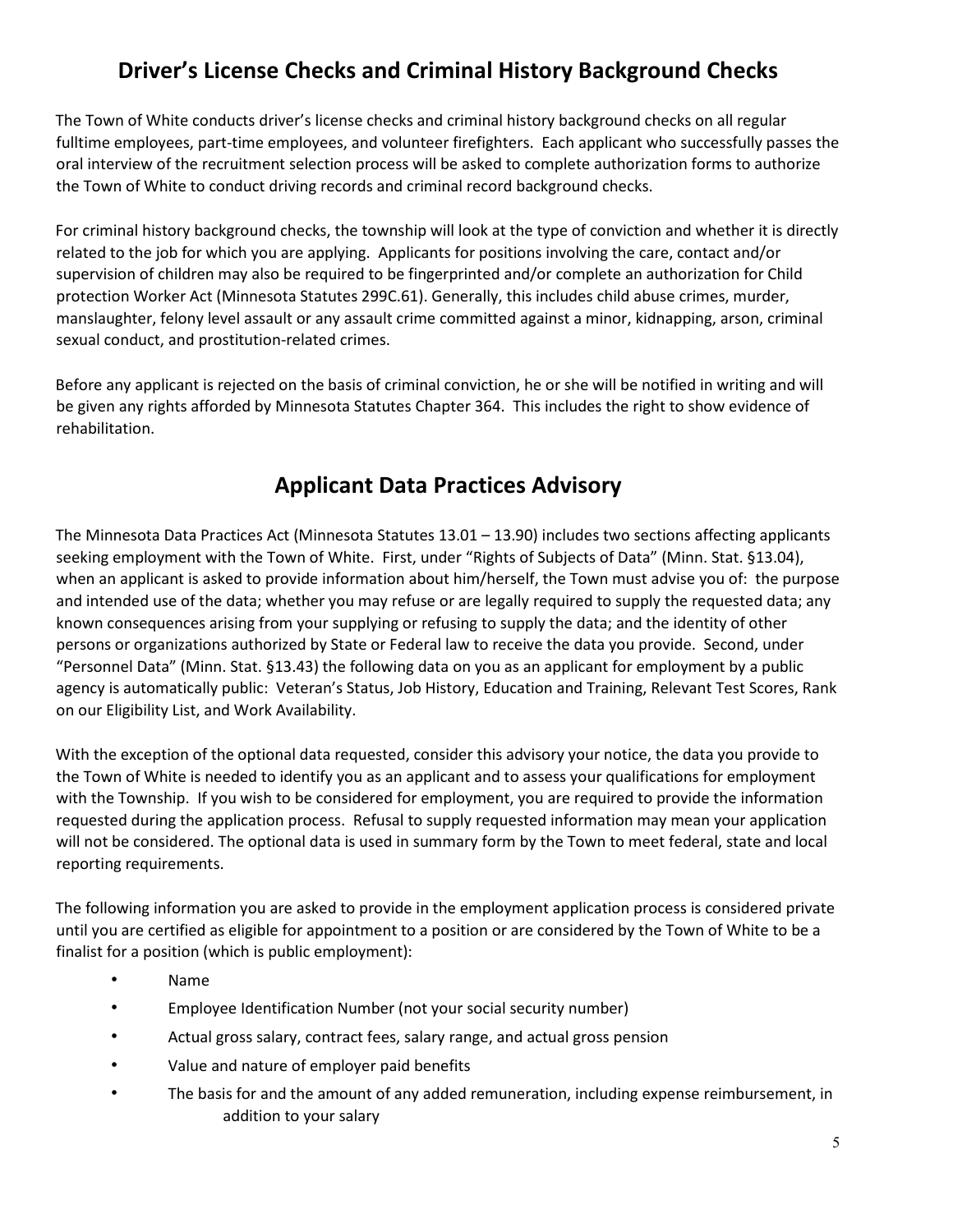- Job title, bargaining unit and job description
- Dates of your first and last employment
- Status of written complaints or charges against you while you work for the Town of White, regardless whether or not they resulted in disciplinary action, the final disposition of any disciplinary action and supporting documentation
- Work location and work telephone number
- Work-related continuing education
- Education and training background
- Honors and awards received
- Payroll timesheets or other comparable data that are only used to account for your work time for payroll purposes: except to the extent that release of timesheet data would reveal employee's reasons for the use of sick or other medical leave or other non-public data
- Previous work experience
- The "complete" terms of any settlement agreement (including buyout agreements) except that the agreement must include the specific reasons if it involves the payment of more than \$10,000 of public money; and
- Badge number this data is private if the candidate is applying for or is hired for an undercover law enforcement position.

All data concerning you which is placed in your personnel file and which is not addressed in statute as public data (see above listing) is private data. This private data will be available to you and those members of Township staff needing it to process Township records. In addition, the following persons or organizations are authorized by State and Federal law to receive this data if they so request in certain circumstances:

- The Bureau of Census
- Federal, State and County Auditors
- The State Department of Public Welfare
- The Department of Human Rights
- Federal Officials investigating compliance of Affirmative Action and Equal Employment **Opportunities**
- Labor organizations and the Bureau of Mediation Services
- Data may also be made available to others through court order.

**Notice regarding Social Security Number:** This information will be used for payroll taxes, insurance purposes, and retained in the employee's data record.

**Notice to minors:** Minors from whom private data or confidential data is collected have the right to request that parental access to the private data be denied.

**Notice regarding request for marriage certificate for veterans' preference documentation:** This information will be used for documentation purposes for verifying marital status for requesting applicable spousal Veterans' Preference credits.

If you have any questions regarding your rights as a subject of data, please contact the Data Compliance Official, Jodi Knaus at PO Box 146, Aurora, MN 55705. THIS INFORMATION IS SUBJECT TO CHANGE CONSISTENT WITH SUBSEQUENT AMENDMENTS TO THE MINNESOTA GOVERNMENT DATA PRACTICES ACT.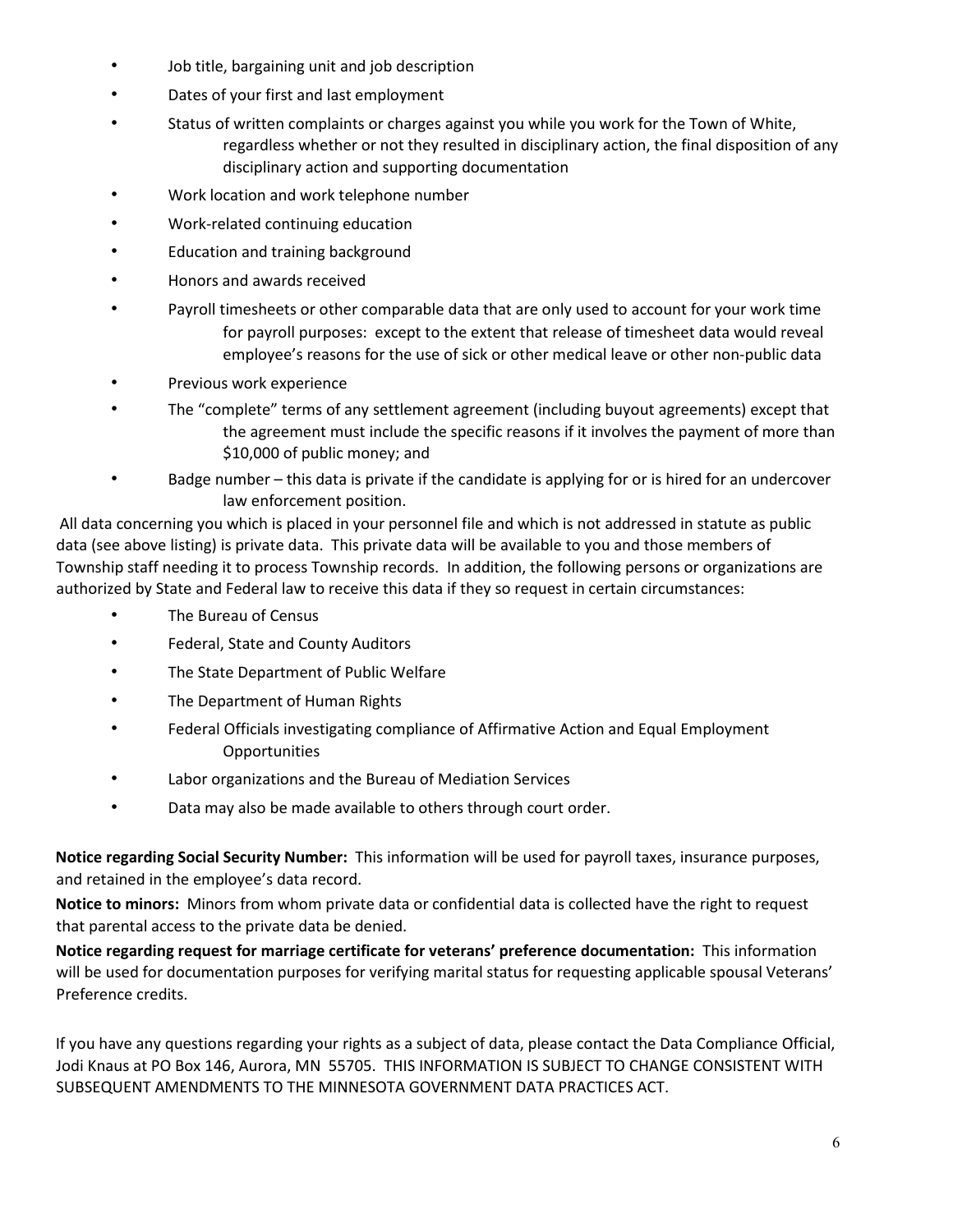### **APPLICANT'S STATEMENT**

I certify that I have read the "**Data Practices Advisory**", regarding the MN Data Practices Act, and understand my rights as a subject of data. I authorize that a transcript may be requested where necessary to verify any education record. With my signature below, I am providing the Town of White authorization to verify all information I have provided within this application packet, including contacting current or previous employers. However, I understand that if, in the Employment Experience section I have answered "no" to the question, "May we contact your current employer?" contact with my current employer will not be made without my specific authorization. I hereby expressly authorize the collection, use and release of any and all information concerning me, which relates to my employment. I hereby release the Town of White, with which I am seeking employment, from any liability which may result from releasing information requested.

I understand that if offered a position, I may be required to submit to and pass a drug and/or alcohol screen. I may be required to submit to and pass a background investigation, psychological examination, a physical examination and a physical ability test if related to the position for which I am applying. I certify that all information I have provided in this application for employment is true and complete to the best of my knowledge. Any misrepresentation or omission of any fact in my application, resume or any other materials, or during any interviews, can be justification for refusal of employment, or if employed, will be grounds for dismissal, regardless of length of employment or when the misrepresentation or omission is discovered. I also understand it is my responsibility to notify the Town of White in writing of any changes to information reported in this application for employment. By signing this form I hereby acknowledge I have read and understand the above statements. **Failure to sign this form may result in rejection of your application.** 

Signature of Application Date

### **ELECTION OF VETERAN'S PREFERENCE**

\_\_\_\_\_\_\_\_\_\_\_\_\_\_\_\_\_\_\_\_\_\_\_\_\_\_\_\_\_\_\_\_\_\_\_\_\_\_\_\_\_\_\_\_\_\_\_\_\_\_ \_\_\_\_\_\_\_\_\_\_\_\_\_\_\_\_\_\_\_\_\_\_\_\_\_\_\_\_\_\_\_\_\_

Preference points are awarded to qualified veterans as defined by Minn. Stat. §197.477, and to certain spouses of deceased or disabled veterans subject to the provision of Minn. Stat. §197.447 and §197.455. To be eligible for veteran's preference points you must: (1) Be separated under honorable conditions from any branch of the armed forces of the U.S. after having served on active duty for 181 consecutive days or by reason of disability incurred while serving on active duty, or after having served the full period called or ordered for federal, active duty and (2) be a citizen of the U.S. or resident alien. Veteran's preference may be used by the surviving spouse of a deceased veteran, who died on active duty or as a result of active duty, and by the spouse of a disabled veteran who is unable to qualify because of the disability. The information you provide on this form will be used to determine your eligibility for veteran's preference points. You are not required to supply this information, but we cannot award veteran's points without it. Claims must be made on the form below and submitted with your application by the application deadline of the position for which you are applying. If the "Member Copy 4" DD214, or other documentation verifying service, is submitted to our office separate from this sheet, please attach a note with it indicating the position for which you are applying and your present address.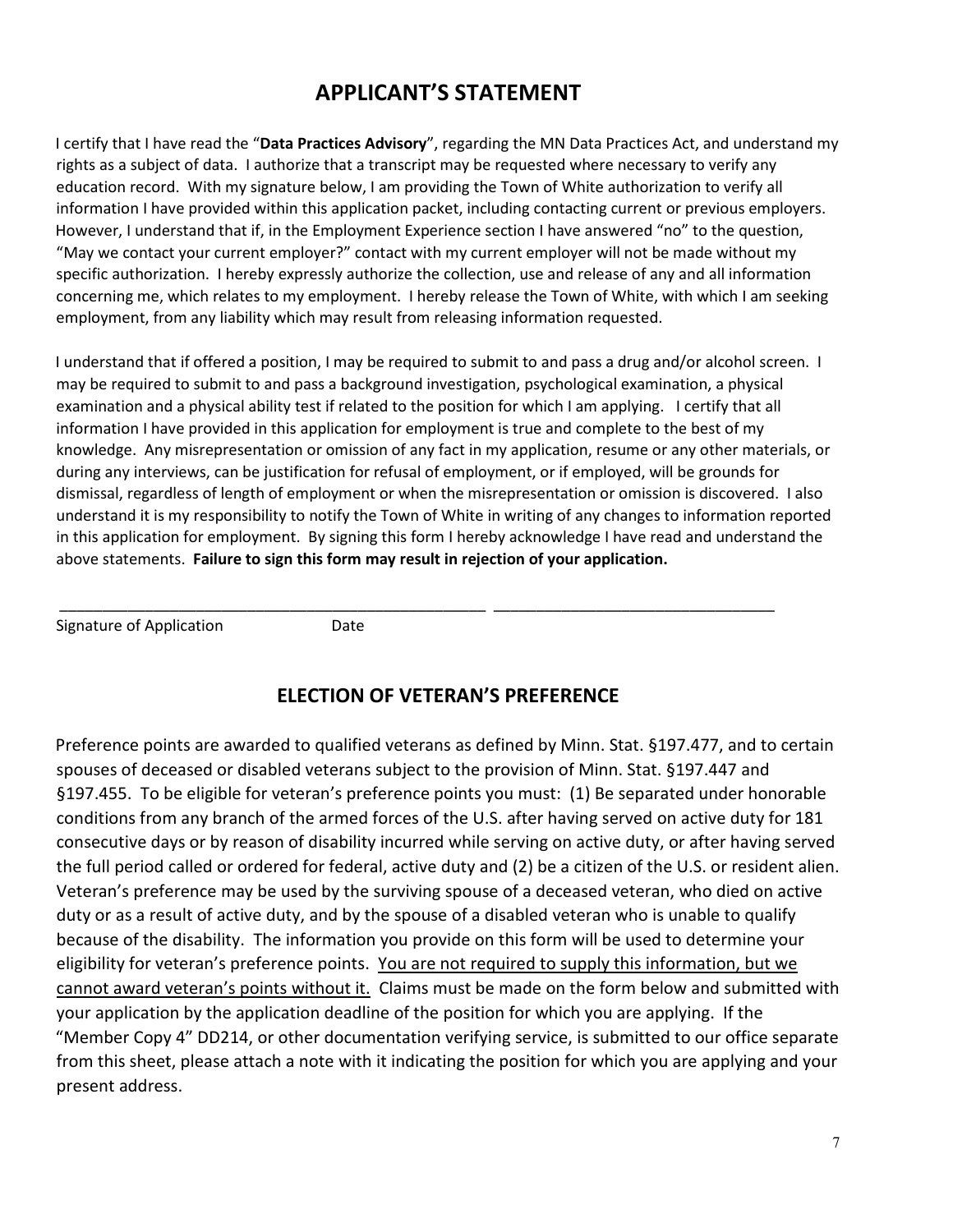If you are a veteran, do you wish to claim veteran's preference? YES NO If yes, please check the preference you are claiming:



Honorably Discharged Veteran – Attach a copy of your "member copy 4" of DD214 or DD215, or other documentation verifying service to receive 10 points.

 Disabled Veteran – Must be disability rated 10% or higher to receive points. Attach a copy of your "member copy 4" of DD214, or other documentation verifying service, and USDVA letter of disability rating decision of 10% or more must be submitted to receive 15 points.

 Spouse of Deceased Veteran - Attach a copy of your marriage certificate, "member copy 4" of the DD214 or DD215 or other documentation verifying service, spouse's death certificate and proof veteran died on or as a result of active duty to receive 10 points or 15 points if the veteran was disabled at time of death. You are ineligible to receive points if you have remarried or were divorced from the veteran.

Date of Death **Example 20** Have you remarried? The Yes The No

 Spouse of Disabled Veteran - Attach a copy of your marriage certificate, the "member copy 4" of DD214 or DD215, or other documentation verifying service, and USDVA letter of disability rating decision of 10% or more must be submitted to receive 15 points. How does Veteran's disability prevent performance of a stated job "requirement"? Due to the veteran's service connected disability the veteran is unable to qualify for this position because (be specific):

**IMPORTANT** – If you elect to use veteran' preference, you must attach the documentation establishing your right to claim the preference.

### **Affidavit:**

I hereby claim veteran's preference points for this vacancy and certify that all the information given is true, complete and correct to the best of my knowledge. I hereby acknowledge that I am responsible to obtain the required Veteran's Preference verification documents and submit them to the Town of White by the required application deadline.

Applicant's Signature:\_\_\_\_\_\_\_\_\_\_\_\_\_\_\_\_\_\_\_\_\_\_\_\_\_\_\_\_\_\_\_\_\_\_\_\_\_\_\_\_ Date:\_\_\_\_\_\_\_\_\_\_\_\_\_\_\_\_\_\_\_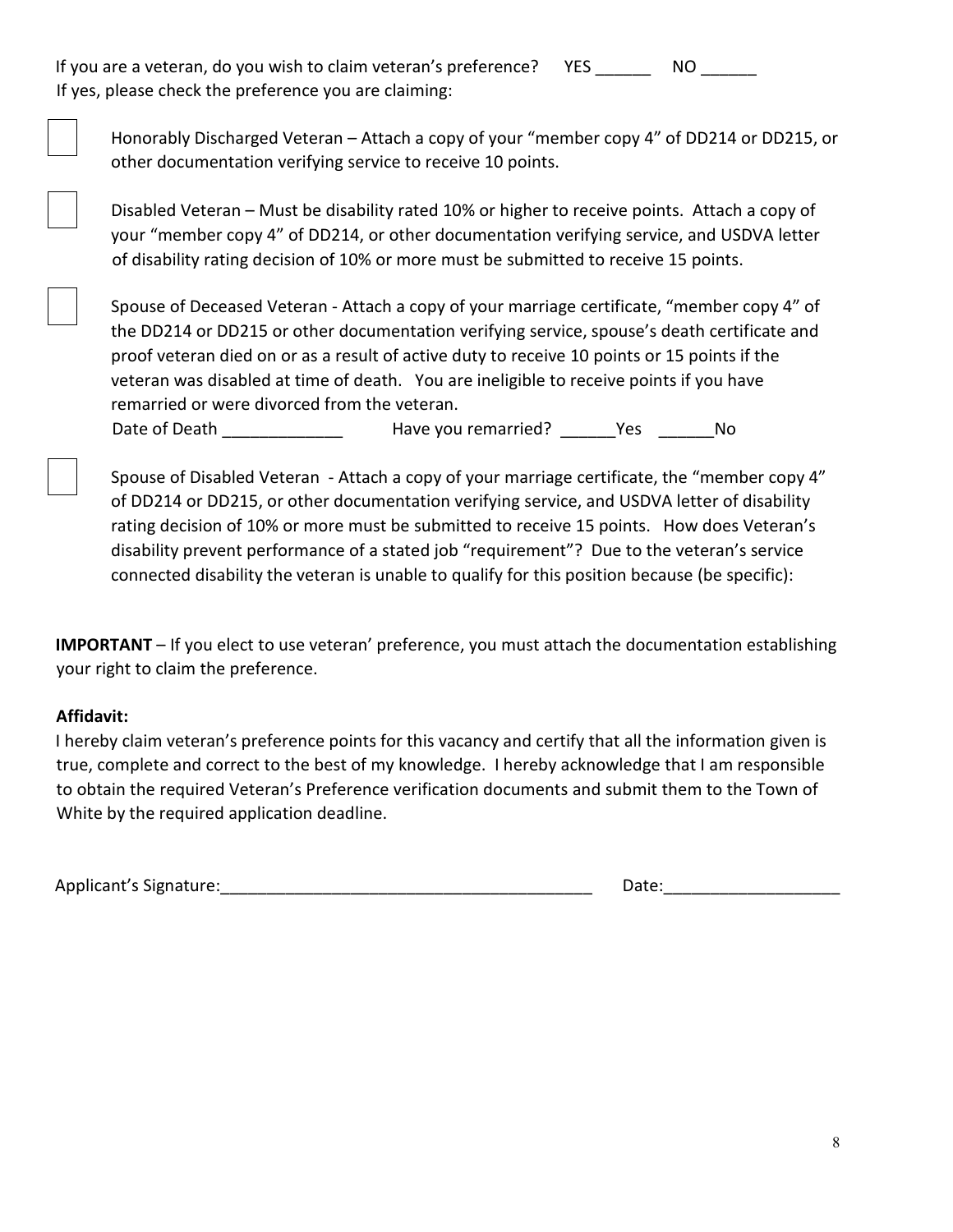### **Information Regarding Claiming Veterans' Preference**

Preference points are awarded to qualified veterans as defined by Minn. Stat. §197.477, and to certain spouses of deceased or disabled veterans subject to the provision of Minn. Stat. §197.447 and §197.455.

The veteran must:

- a) be a U.S. citizen or resident alien;
- b) have received a discharge under honorable conditions from any branch of the U.S. Armed Forces; AND have either:
	- i. served on active duty for at least 181 consecutive days, or
	- ii. have been discharged by reason of service connected disability, or
	- iii. have completed the minimum active duty requirement of federal law, as defined by CFR title 38, section 3.12a, i.e., having fulfilled the full period for which a person was called or ordered to active duty by the United States President, or
	- iv. certified service and verification of "veteran status" granted under U.S. PL 95-202.

The information provided will be used to determine your eligibility for veterans' preference points. You are required to supply the following information:

- 1) Attach a copy of the "Member Copy 4" of your DD214 or DD215, or other documentation verifying service. This copy must state the nature of discharge; i.e., honorable, general, medical, under honorable conditions.
- 2) Disabled veterans must also supply a Military/United States Department of Veterans' Affairs Rating Decision that supports/verifies the fact that the injury was incurred while on, or as a result of, active duty service. Disability incurred while on, or as a result of, active duty for training purposes does not quality for disabled veteran preference per Minn. Stat. §197.455 and §197.447.
- 3) A spouse of a deceased veteran, applying for preference points must supply their marriage certificate, the veteran's "Member Copy 4" DD214 or DD215, or other documentation verifying service, USDVA verification that veteran died on or as a result of active duty, a death certificate, verification of their marriage at the time of veteran's death, and that the spouse has not remarried.

Thank you for your military service and for your interest in employment with the Town of White. Please contact our office at (218) 229-2813 or your local County Veterans' Service Office, if you have any questions regarding veterans' preference.